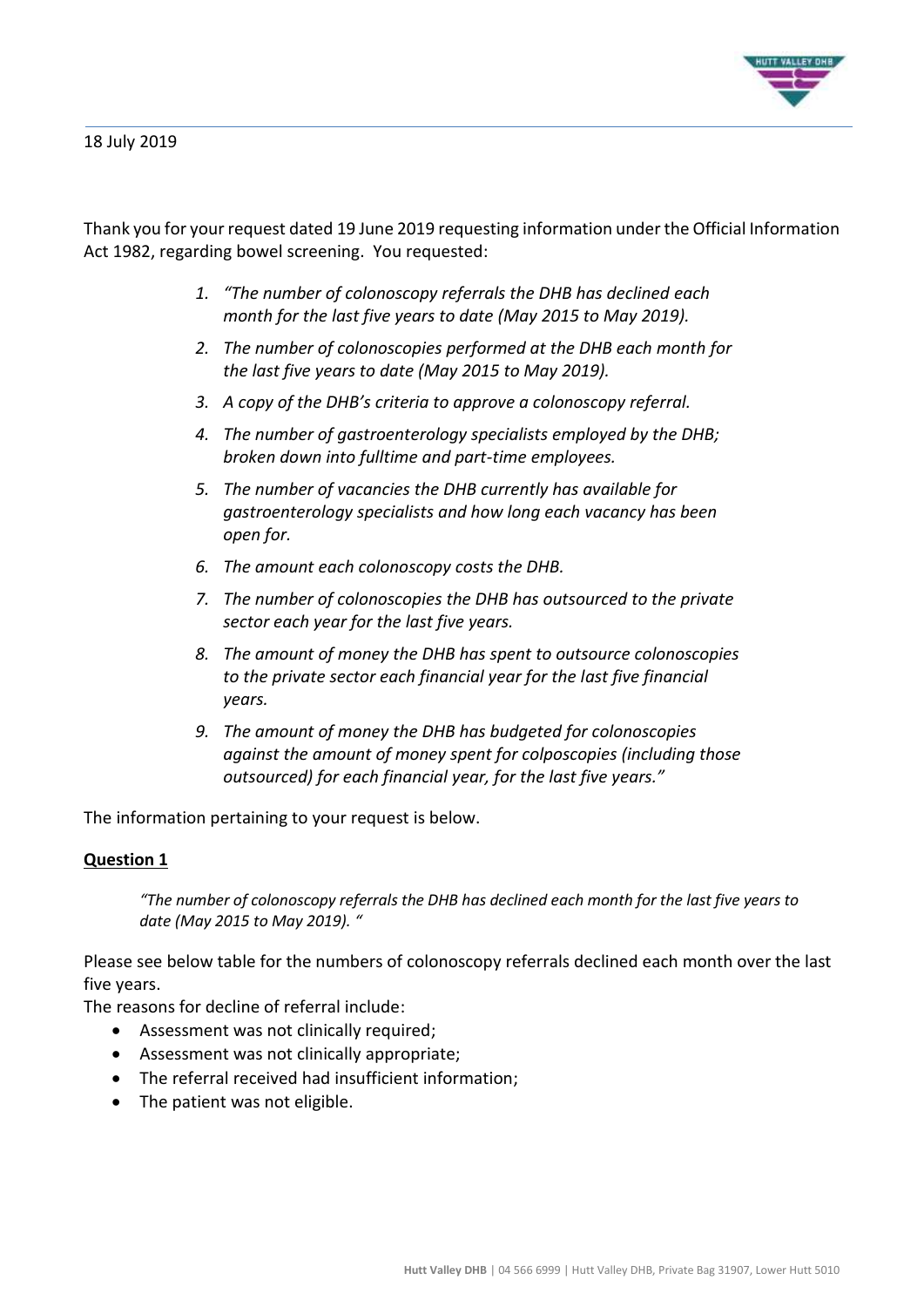| Month         | <b>Declined</b><br><b>Total</b> | Month         | <b>Declined</b><br><b>Total</b> |
|---------------|---------------------------------|---------------|---------------------------------|
| May-15        | 4                               | May-17        | 7                               |
| Jun-15        | 13                              | Jun-17        | $\overline{7}$                  |
| Jul-15        | 14                              | Jul-17        | 4                               |
| Aug-15        | 13                              | Aug-17        | 10                              |
| $Sep-15$      | 14                              | Sep-17        | 6                               |
| Oct-15        | 8                               | Oct-17        | 3                               |
| <b>Nov-15</b> | 13                              | <b>Nov-17</b> | 7                               |
| Dec-15        | 10                              | Dec-17        | 5                               |
| Jan-16        | 11                              | Jan-18        | 4                               |
| Feb-16        | 13                              | Feb-18        | 11                              |
| Mar-16        | 9                               | Mar-18        | 9                               |
| Apr-16        | 4                               | Apr-18        | 3                               |
| May-16        | $\overline{7}$                  | May-18        | 9                               |
| Jun-16        | 11                              | Jun-18        | 13                              |
| Jul-16        | $\overline{\mathbf{4}}$         | <b>Jul-18</b> | 8                               |
| Aug-16        | 10                              | <b>Aug-18</b> | 4                               |
| $Sep-16$      | 10                              | $Sep-18$      | 12                              |
| Oct-16        | $\overline{4}$                  | Oct-18        | 15                              |
| Nov-16        | 4                               | <b>Nov-18</b> | 14                              |
| Dec-16        | 3                               | Dec-18        | 10                              |
| Jan-17        | 10                              | Jan-19        | 10                              |
| Feb-17        | 4                               | Feb-19        | 11                              |
| Mar-17        | 3                               | Mar-19        | 12                              |
| Apr-17        | 0                               | Apr-19        | $\overline{7}$                  |

# **Question 2**

Transferred to Ministry of Health, as advised in writing on 02 July 2019.

# **Question 3**

Transferred to Ministry of Health, as advised in writing on 02 July 2019.

# **Question 4**

*"The number of gastroenterology specialists employed by the DHB; broken down into fulltime and part-time employees."*

Hutt Valley DHB (HVDHB) currently has 4 specialists employed; 2 full time and 2 part time.

#### **Question 5**

*"The number of vacancies the DHB currently has available for gastroenterology specialists and how long each vacancy has been open for. "*

HVDHB has no budgeted vacancies but we are recruiting for an additional gastroenterologist to support increased demand. This advertisement has been on place for around 6 weeks.

#### **Question 6**